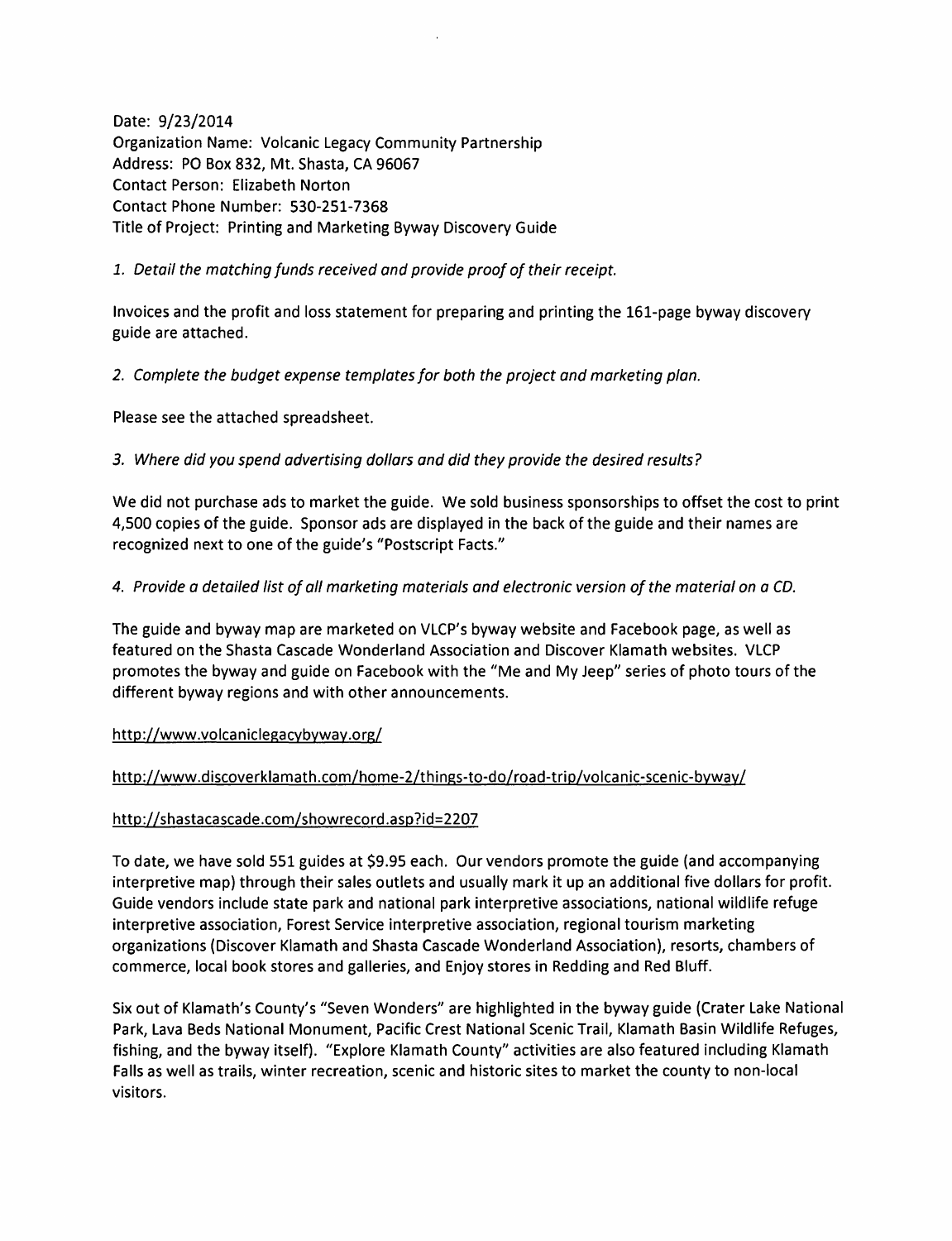5. How many people from out-of-county attended? How did you determine how many people from outof-county attended?

We did not sponsor an event.

6. How many extra days did your visitors stay in the area? How did you determine how many extra days your visitors stayed?

The guide encourages multi-day vacations along the byway, which grows visitation and puts heads in beds. However, as mentioned in our application, it is difficult to measure the book's out-of-county impact on tourism from guide sales. Comments about the guide have been complimentary. We believe this creates a buzz about the byway region as a destination attraction to draw more non-local visitors.

## 7. Do you plan on sponsoring this event again?

The guide will be updated and reprinted when the remaining supply runs low. Guide sales are intended to sustain future reprints and are restricted funds for this purpose.

# 8. Do you have any comments or suggestions for the Tourism Review Committee regarding the application award and reimbursement process?

Klamath County's Tourism Grant Program is visionary. I have spoken with many tourism advocates in the various counties within the byway area. None support tourism the way your county does. In many communities/counties, most of their transient occupancy tax goes to the general fund and is not reinvested in providing quality tourism information, services or products that encourage visitation. As a result, they do not capitalize on one of their best underutilized assets to diversify their economic base outdoor recreation. Outdoor recreation generally requires low overhead to get into the business. Nature provides the spectacular setting and communities provide the basic services and infrastructure that tourists need. Klamath County's grant program is an important factor why visitors come to southern Oregon and why local businesses see the benefits.

Your application process is straight forward. The pre-application and marketing workshops helped us understand how to market the guide to achieve the best results. We learned a lot from the marketing workshop and it was nice to meet the other grantees and learn about their events. Thank you for hosting this training and for the grant award. We are grateful for the Committee's support.

| Signature: | Date: 9/24/2014 |
|------------|-----------------|
|            |                 |

Printed Name and Title: Elizabeth Norton, President\_\_\_\_\_\_\_\_\_\_